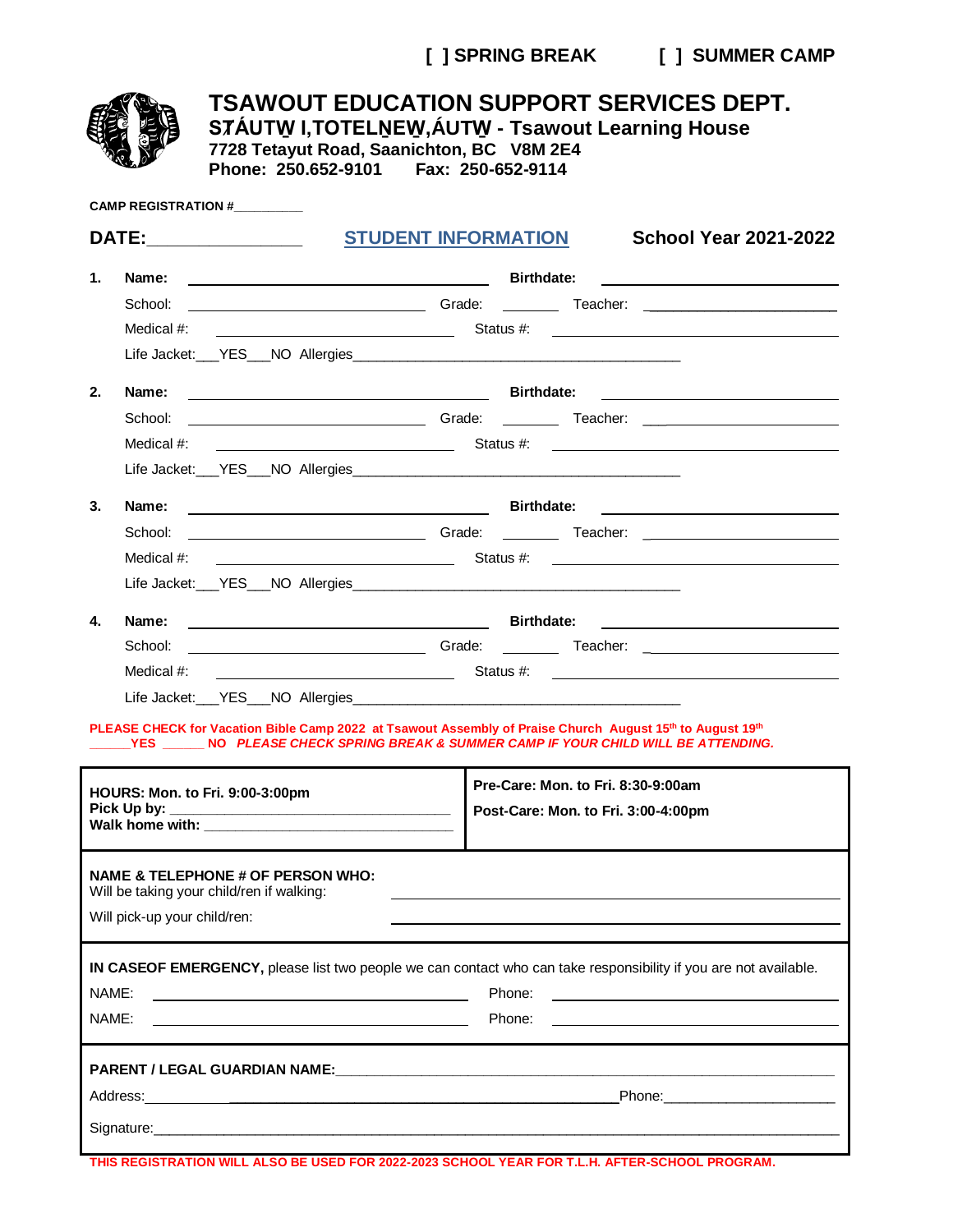# STÁUTW I, TOTELNEW, ÁUTW - TSAWOUT LEARNING HOUSE **CONSENT AND WAIVER**

## **PARENT CONSENT FOR PHOTOGRAPHS AND INTERNET USE**

I give permission for the Tsawout STAUTW I, TOTELNEW, AUTW "Learning House" to photograph my child/ren and use the photographs for media purpose.

Parent/Legal Guardian Initial: Parent/Legal Guardian Initial:

I give permission for my child/ren to access the internet at the Tsawout STÁUTW I, TOTELNEW, ÁUTW "Learning House".

Parent/Legal Guardian Initial: Parent/Legal Guardian Initial:

### **WAIVER**

This area must be signed:

By giving permission for my child/ren to participate in the Tsawout STAUTW I, TOTELNEW, AUTW "Learning House" events, workshops and gatherings, Tsawout's Swim Clubs, and fieldtrips, I recognize that in the event that my child/ren become injured, I agree to indemnify and hold Tsawout First Nation, and their staff and volunteers harmless from and against any claim for damages, including any claim based on the alleged negligence of said parties, that arise from an iniury. accident, or harm of any kind to the registered child/ren while participating in any of the Tsawout STÁUTW I.TOTELNEW.ÁUTW "Learning House" activities, or any other supervised event.

During Swim Clubs any child 7 years of age or younger has to be accompanied by a family member 19 years of age or older and must be within arms length at all times.

Parent/Legal Guardian Initial:

# **AUTHORIZATION TO TREAT A MINOR**

This area must be signed:

I, the undersigned parent or legal guardian/s of the participant/s named, do hereby authorize and consent to any medical attention for the child/ren in case all efforts have fails to contact me:

Name of Doctor: <u>International Phone:</u> Phone: Phone:

Paren/Legal Guardian Name: 2008. Entry and the contract of the contract of the contract of the contract of the

Parent/Legal Guardian Signature: New York Channel Control of the Channel Channel Channel Channel Channel Channel Channel Channel Channel Channel Channel Channel Channel Channel Channel Channel Channel Channel Channel Chann

Date: 2008.000 2009.000 2009.000 2009.000 2009.000 2009.000 2009.000 2009.000 2009.000 2009.000 2009.000 2009